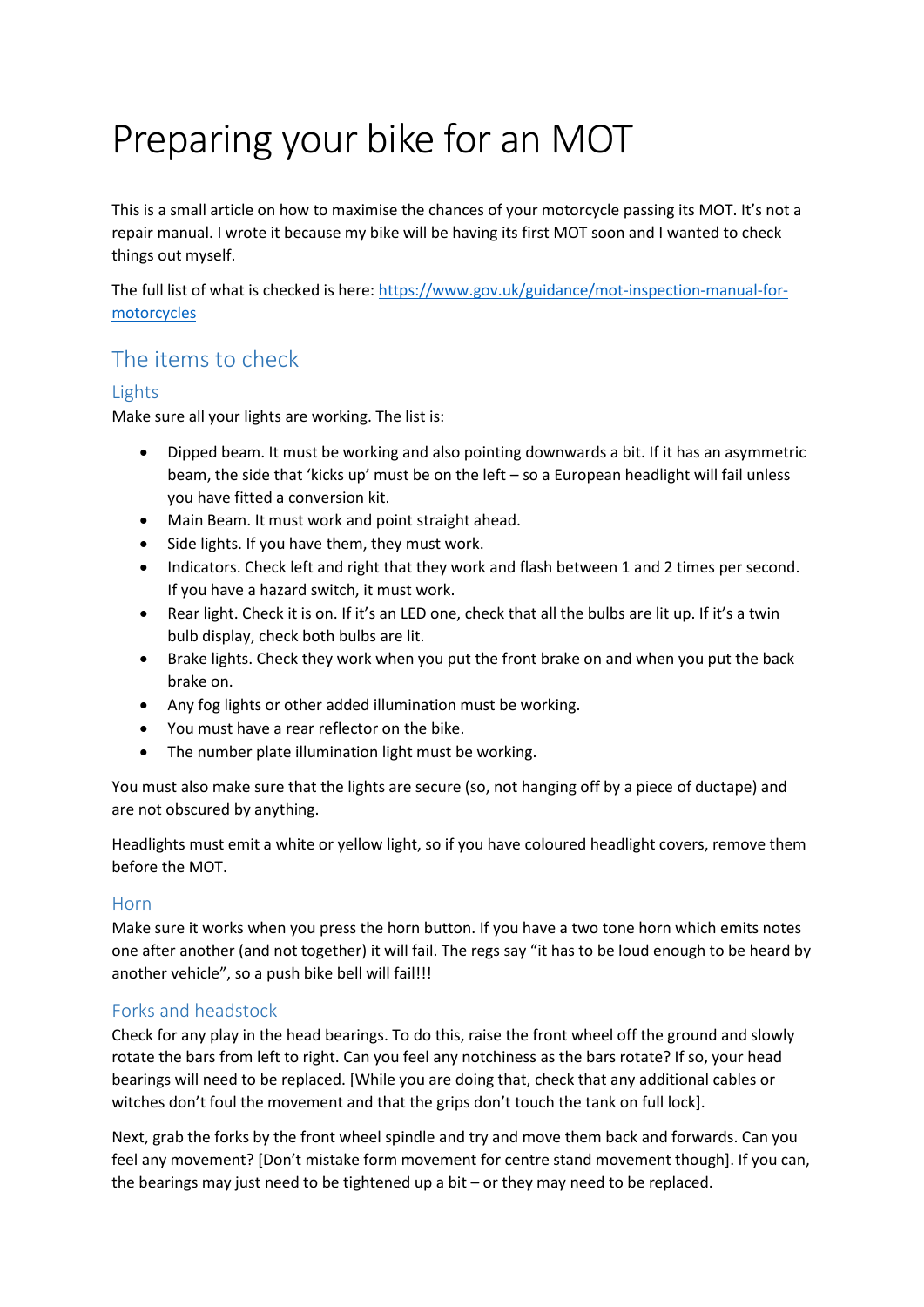Have you added hand guards to a faired bike? If so, do the guards hit the fairing on full lock? That's an MOT failure.

Are the forks leaking oil? If so, that's am MOT failure.

#### Brakes

The MOT tester will put the front and then back wheel on a rolling tester and measure the braking force. He will not test ABS or the combined braking.

Things to check:

- Does the brake lever go back to the bar when you put the brakes on? If so, the bike will probably fail the MOT.
- Are the pads worn down to the wear markers? You can see this by shining a torch into the callipers and seeing if there is a few mm of brake pad showing. If so, you are probably OK. If in doubt, change them first. Note that the MOT tester doesn't look for this, but can probably guess at it from the way the bike brakes.
- Are the brake disks warped at all? Check it by raising the wheel off the ground and spinning it. You can generally hear if the disks are not true. Once again, the MOT tester can get this from the machine as he will see the gauge 'pulsing' as he puts the brakes on.
- Do the brakes actually stop the bike? The front should the rear one will be less effective. But rolling slowly, they should both stop the bike.

#### Wheels and tyres

Any play in the wheel bearings are an MOT failure. So check them out.

The front and rear wheels must be aligned properly. [Personally, I've never seen an MOT inspector check this, but if your bike looks tatty, they could do so].

Tyres must have the legal tread depth and not have slits and cuts in it. Note that 'legal' means 2mm over a continuous ¾ of the width of the tyre – so a bald spot in the middle will be a fail, even if the sides are well over the limit.

They do not have to have the correct pressure for an MOT, but if they are badly underinflated, the MOT inspector could refuse to do the brake test – so check the pressure anyway.

If a tyre is on the wrong way round, that's also an MOT failure – check it by finding the arrow on the tyre and ensure that it's on right.

The chain can also fail the MOT if it's excessively loose or tight or completely knackered.

#### Rear suspension and swinging arm

Any play in the swinging arm bushes is an MOT failure. Check it by putting the bike on the centre stand (assuming you have one) and trying to move the swinging arm from left to right. Any play will be felt easily.

You can have some play (left to right) in the rear suspension mounting points, but that will probably get you an 'advisory'.

Make sure there are no leaks from the rear suspension and that the damping works (bounce down on the seat and check the suspension comes up just once and doesn't 'bounce').